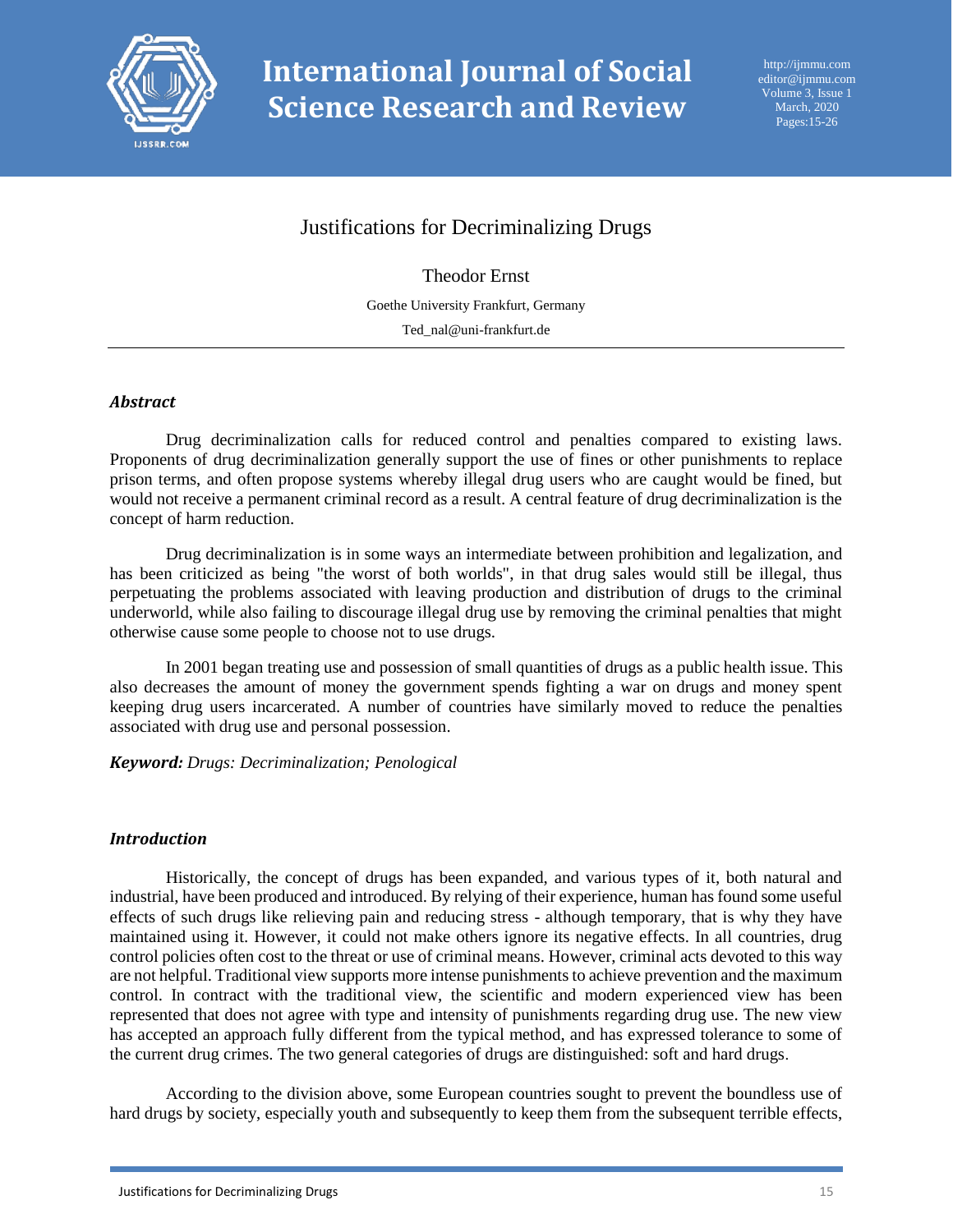

in other words, to prevent changing the consumption pattern of low-risk drugs to high-risk ones. They have tried to decriminalize soft drug use so that in this way they can control hard drugs to some extent, too. Holland has been a pioneer in this field and practical experience of the country has been followed immediately in criminal policy of other European countries such as Italy, Belgium, Germany, and the UK.

# **The Concept of Soft Drug**

Soft drug is a type of drug with specific characteristics and is as opposite of hard drug. Soft drugs are those having the following three characteristics: its addictive level is low, the negative effects on human health are low, and the possibility of its therapeutic use is possible .

Some of the outstanding examples of soft drugs are marijuana, cannabis, and caffeine. The most important examples of hard drugs are heroin, cocaine and methamphetamine. In Iran, the Netherlands and the United States, soft drug concept is applied to the "cannabis".

# **Decriminalization History**

In the Netherlands, cannabis use as one of the light drugs types became apparent after World War II. Following the emergence of new phenomenon, drug law of the country in 1953 was reviewed and cannabis was added to the list of banned drugs. On this date, for the first time, cannabis was criminalized in the Netherlands (Hepler; 1972).

Use of excessive force by police in Amsterdam in response to the riots and student protests in 1966 led the implementation of regulations and laws to be largely influenced by the general tendency of the public. Thus, the position of the Netherlands in social issues was going to be adjusted. Some of the issues having more flexibility brought by the government were peaceful protest movements and the drug use. After this, the new policy of Netherlands was set on not being arrested because of carrying cannabis (Shapiro;1976).

In 1968, the National Federation of mental health organizations formed the Commission aiming to "explore the factors associated with drug use" and "suggesting reasonable policy". The final report of the Convention was presented in 1971. This report presents an analysis of drug use in the Netherlands and then proposes new approaches to drug abuse: First, cannabis use and carrying a small amount of it should be removed immediately from the area of criminal law. Second, transportation and use of other drugs should be following misdemeanor temporarily in the realm of criminal law, but in the not too distant future, this will also be decriminalized. Third, those drug users who have encountered difficulties in this path should be given adequate treatment facilities (Hepler; 1976).

As the Commission, the State Commission under the Ministry of Health was established in 1968 and the final report of the commission was presented in 1972. The report emphasized on the distinction between acceptable and unacceptable risks of drugs and placed cannabis among drug with no significant health risk. The recommendations issued by the commission were largely effective in determining drug policy in the Netherlands and resulted in a change in the country's drug law in 1976 (Erez-Reyes; 1976).

In the United States, the first signs of cannabis use emerged in North America in the 17th century. In the years after 1800, cannabis was legal in nearly every state, the therapeutic use of this drug was common, and they were freely purchased from the pharmacy. In 1910 and after the Mexican Revolution in the southern fields of the United States, a great group of Mexicans migrated to the United States and brought recreational use of the drug for the residents of the country. From this time onwards, attempts began to ban the use of this material at the state level. At December 19, 1914, Harrison Narcotics Act was passed that was the first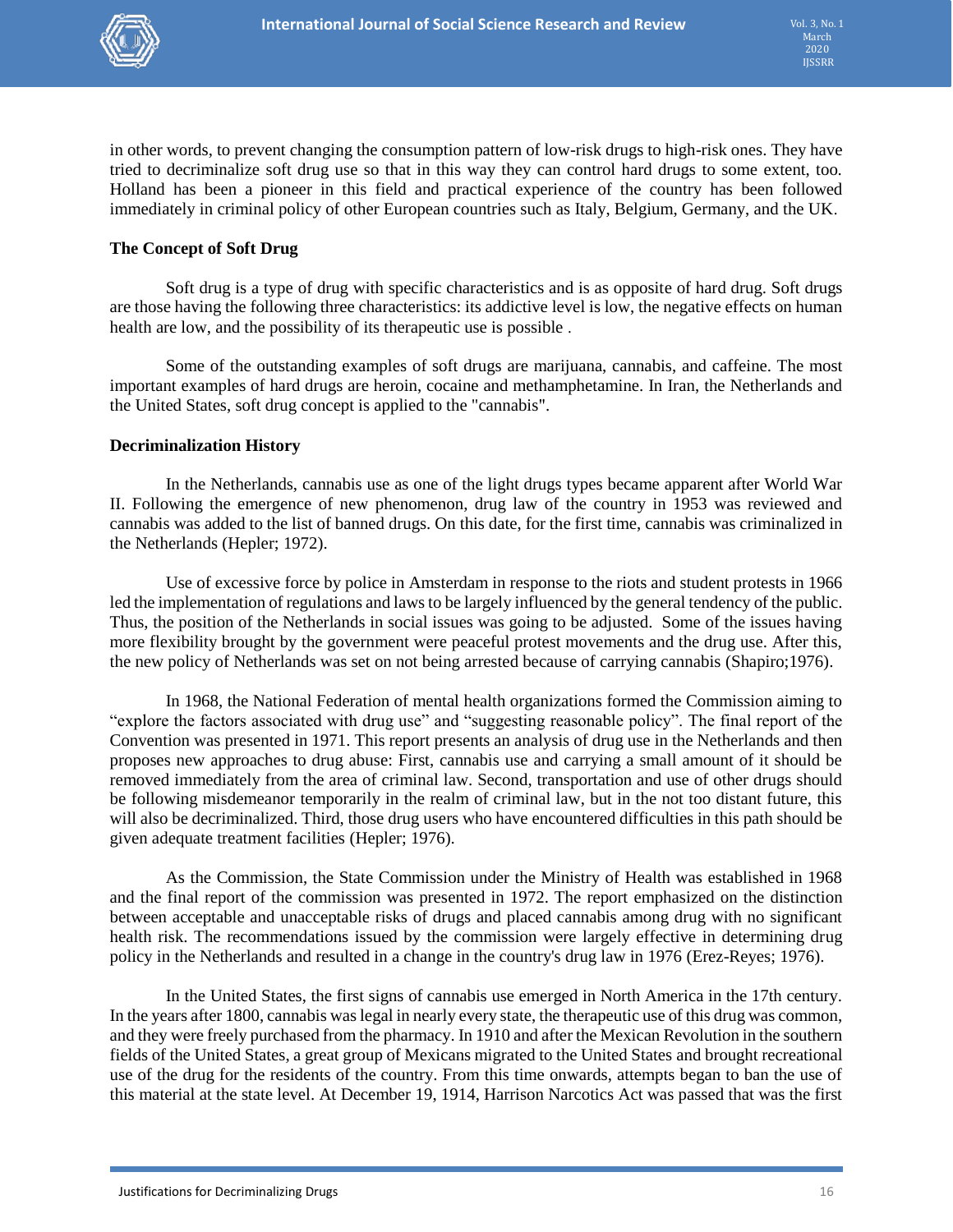

anti-drug law in the US at the federal level. According to the law, carrying drugs such as cannabis was prohibited throughout the United States, except in therapeutic cases prescribed by a doctor.

Between 1938 and 1951 and after the adoption of the law on cannabis taxes, most states unified under the law on drugs and announced cannabis to be illegal. Cannabis was along with other types of drug and its consumption did not grow much. Between 1952 and 1962 in the United States, addiction aspect of cannabis was emphasized, and its use was the gateway to heroin use and subsequently, heavy penalties were devised for it.

In 1955, a Senate subcommittee listened to expert witnesses on drug abuse. After being convinced on this issue that the appropriate response to the problem of the sale and consumption of cannabis is imposing harsher penalties. In addition, it attempted to determine the minimum mandatory penalty and eliminate the possibility of the perpetrator using the suspension of punishment and probation. Moreover, the fine up to 20 thousand dollars was set for selling drugs, including cannabis according to the discretion of the judge. Many states follow the federal government's new laws to increase punishments imposed on cannabis. In some states, even Sentenced to selling cannabis to children were considered to deserve the death penalty (Smith; 1968).

From 1962 to 1972 can be considered in general as the years of reducing the penalties for cannabis use in the United States. In this era, the debate over the cannabis use and its health effects reached its peak. With the advancement of science, therapeutic characteristics and properties of cannabis use was more evident and studies yielded the result that at least, harmful health and social effects of this drug use have been vastly overstated. In this period, several social movements were formed aimed at protecting personal consumption of drugs, including cannabis such as protecting movement of free cannabis use, The Committee against marijuana prohibition, associations of citizens supporting enacting cannabis, community of acceptance of cannabis, and organization of reforming regulations related to cannabis NORML (Engelsman; 1988). By the end of 1972, in addition to the eight states, all states descended simple carrying of less than one ounce of cannabis as misdemeanors. In March of the same year, the National Commission was reported on Marijuana and Drug Abuse in which, it was proposed that offenses related to cannabis use should be exposed to decriminalization. Since then, several States of America began decriminalization of marijuana use.

# *Ethical Considerations*

Respect for the privacy of individuals and their religious beliefs on one hand, and avoiding the labeling of consumers of these products are some of justification of human rights and ethical considerations on this topic.

# *Materials and Methods*

In the present review-study, using keywords such as decriminalization, criminology as well as soft and hard drugs, we searched for the published articles and resources regarding this topic in both legal and medial domains, and then they were analyzed.

# *Findings*

Those agreeing with decriminalization of cannabis use, use some reasons and justifications to prove their view, that some of them are pointed as the following: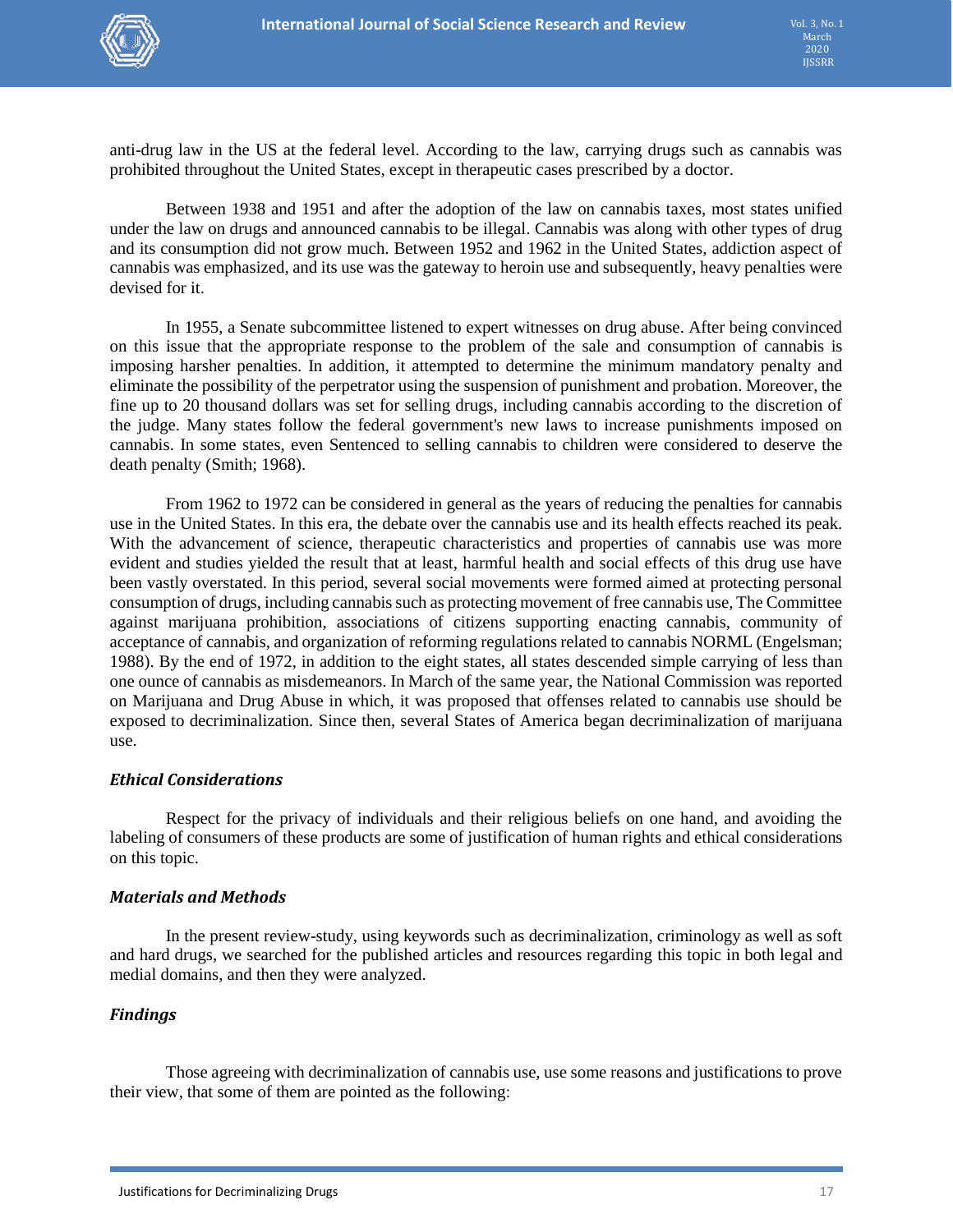

#### **1. Legal justifications 1.1. Penological Justifications**

Often, to justify decriminalization of soft drug use, two popular Penological schools could be mentioned the first school of absolute justice and the second, social utilitarian school.

# *1.1.1. School of Absolute Justice*

According to the teachings of this school, if a behavior is morally unacceptable, punishing the act is necessary by itself. According to view of supporters of absolute justice school, with Immanuel Kant as its pioneer "if the crime act of the criminal has returned to himself, he cannot claim injustice to against him as a result of the execution of punishment. It is because violation of ethical rules by the offender in a criminal offense". According to the view, even if the crime would not have a negative impact on other people, but for violating ethical rules, the perpetrator will be entitled to impose penalties. Therefore, the penalty should never merely be as a means to react against losses caused by the perpetrator's interests, but also a violation of ethical rules per se is punishable respectively. Since the drug use of any kind is evil, so consumers would be liable to capital punishment (Kandel; 1975).

However, this vision is now faced with problems. First, in the view, using drugs is considered as evil, but according to scientific studies and researches, soft drug use has not negative effect even on the consume. Second, immorality is a follow-up of the culture and tradition dominating the society. If a society tries to use a great deal of soft drugs, in the other word, using the mentioned drugs such as cannabis does not have moral and social evil, then immorality of such behaviors would be seriously doubted (Fergusson; 2000).

# *1.1.2. School of Social Utilitarianism*

According to the utilitarianism view of Bentham, punishment is considered as evil, by itself; therefore, it should only be used to prevent a greater evil. As a result, applying penalties that are useless, ineffective, without the benefit, and unnecessary is a great wickedness, itself, should be avoided. According to this view, punishment is unnecessary, when there is no evil that can be avoided by applying punishment. It is ineffective when it cannot lead to prevention or repeat of crime. It has no benefit when the detriment of the evil caused by the punishment is more than the benefit derived from its implementation. Finally, it is unnecessary when the evil (crime) prevention is feasible or more cost-effective without resorting to punishment. Regarding soft drug, paying attention to the four points is very important (Van Ours; 2003).

First, it is criminalization of soft drug use is unnecessary, because drug use (especially soft drug) belongs to one's personal space and it is not an evil that the law would prevent it. Second, it is ineffective. Numerous research and studies conducted on the role of penalty in prevention of soft drug use indicate that imposition of criminal sanctions has not been able to prevent drug use by addicts. Third, it has no benefit, because according to various studies and researches, the harm of soft drug criminal prohibition is more than the harms of using the drug. Fourth, it is unnecessary because experience has shown that prolonged punishment is slowest device while it is the most expensive tool to fight with soft Drug Abuse Control, there are better alternative methods such as the establishment of therapeutic-oriented courts, and recreation of consumers of these products will have a higher efficiency (Coffey; 2000).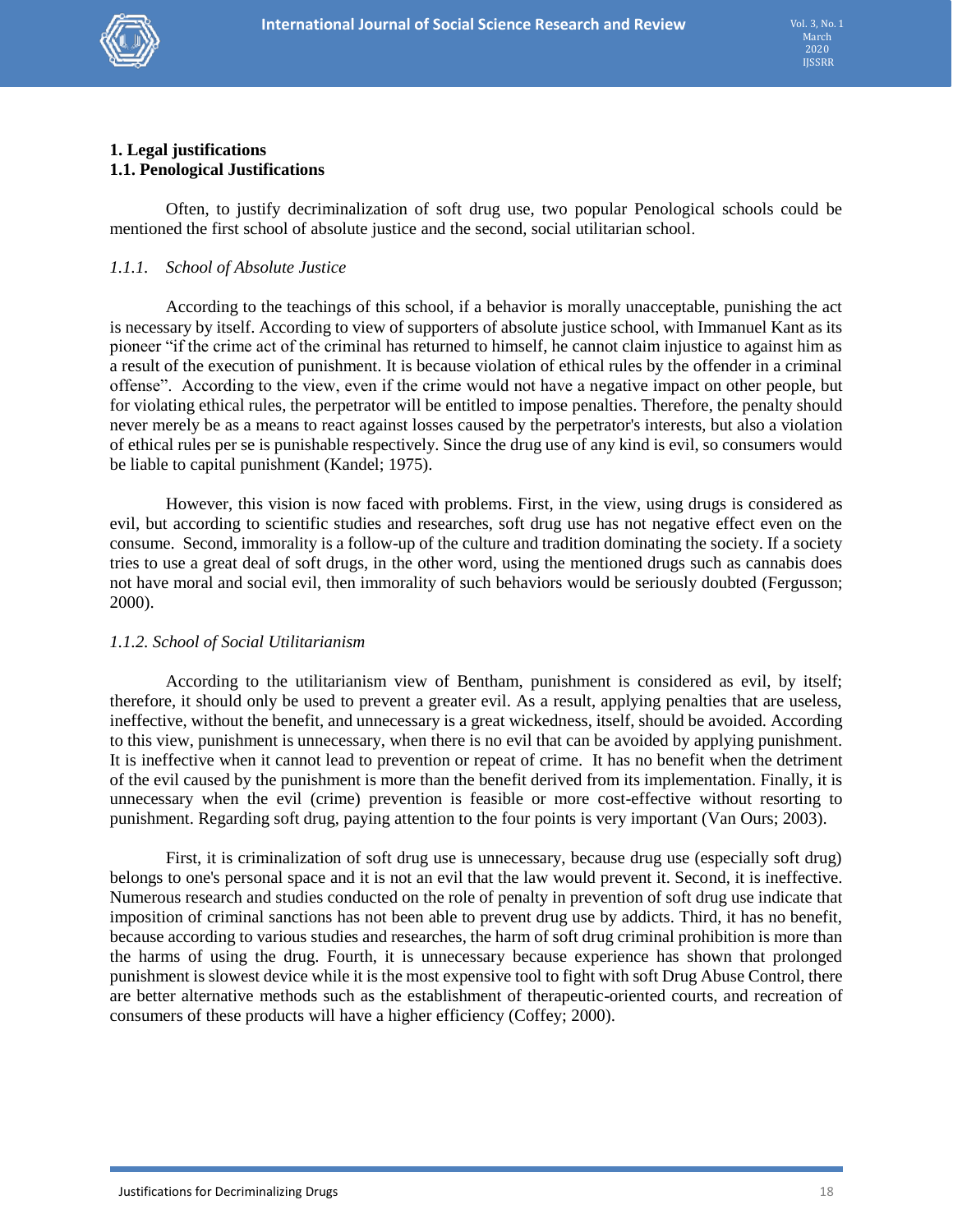

# **1.2. Criminological justification**

# *1.2.1. Non-criminal nature*

According to this reasoning, problem of drug use, prior to being in the context of criminal law, is related to public health. Imposition of criminal sanctions for the first time was only to augment the position of health and treatment associated with these types of drugs, and it should basically be replaced with it. Use the weapon of legal penalty is justified only as the last tool, and in limited circumstances. Policy makers are required to change the criminal look at this problem, at least on some types of less risky drugs known as soft or light. In addition, given the nature of the matter, they must adopt policies in the context of public health (Green; 1984)

This change of view clearly has shown its importance in countries such as the Netherlands. Drug policies (related to illicit drugs, and narcotic drugs) of the country are on the basis of "separation of soft from hard drugs" and "implement of a plan to reduce the social harm". In this method, it is being attempted to dealt with drug-related problems by applying health and treatment methods such as providing free condoms and injection needles, legal distribution of opium syrup and opening offices to quit addiction, the project performance was so extensive and impressive that has been copied by many countries, including Iran, even with exactly the same pattern (Merritt; 1981).

# *1.2.2. Increasing respect for the law*

According to soft Drug fans, if law declares soft drug use to be free, then who will allow themselves to violate the law? In the world today, government makes most offenses, but a plethora of citizens does not commit them. By banning the soft drug use, government has only increased potential criminals. By decriminalization of the use of these substances, crime risk of many citizens will be decreased and greater respect for the law will be provided (Merritt; 1981).

# *1.2.3. Tendency to commit prohibited acts*

In psychology, it has been truly accepted that human tends to do some acts that are prevented, and using illegal drugs is not an exception. Therefore, according to proponents of decriminalization, any attempt to persuade people not to consume soft drugs will be counterproductive. In this regard, there is a famous example: "Adam and Eve did not eat the forbidden fruit because of hunger but because they were prohibited from eating It." There are such words in religious literature of Muslim, too. A Hadith narrated by the Prophet said: "human is greedy and eager to what has been prohibited for him.

# *1.2.4. Preventing smuggling and black market of consumption*

Decriminalization of soft drug use will decrease the amount of profits of smuggler of this type of drugs. Illegal drugs and illegal drug trade along with price increase has become a very profitable profession. Basically, when there is a huge demand in society for certain product, and in fact the government has banned its trade, surely, to meet the needs of the community, there will be a black market of the goods.

Second, the existence of black market means there is a large demand for consumption of goods available in the market on one hand, and high profitability of selling the goods on the other hand. Having three factors of lack, demand and profitability will increase their smuggling that this will include a wide range of criminal behavior in the future. In the US, drug and illegal drugs smuggling estimated annual revenue of \$ 60 billion that this amount, sometimes, reaches to \$ 100 billion. In 10 states, cannabis trade is one of the most profitable trades; it has allocated the highest profitability to itself in the United States after trade of grains (Merritt; 1986).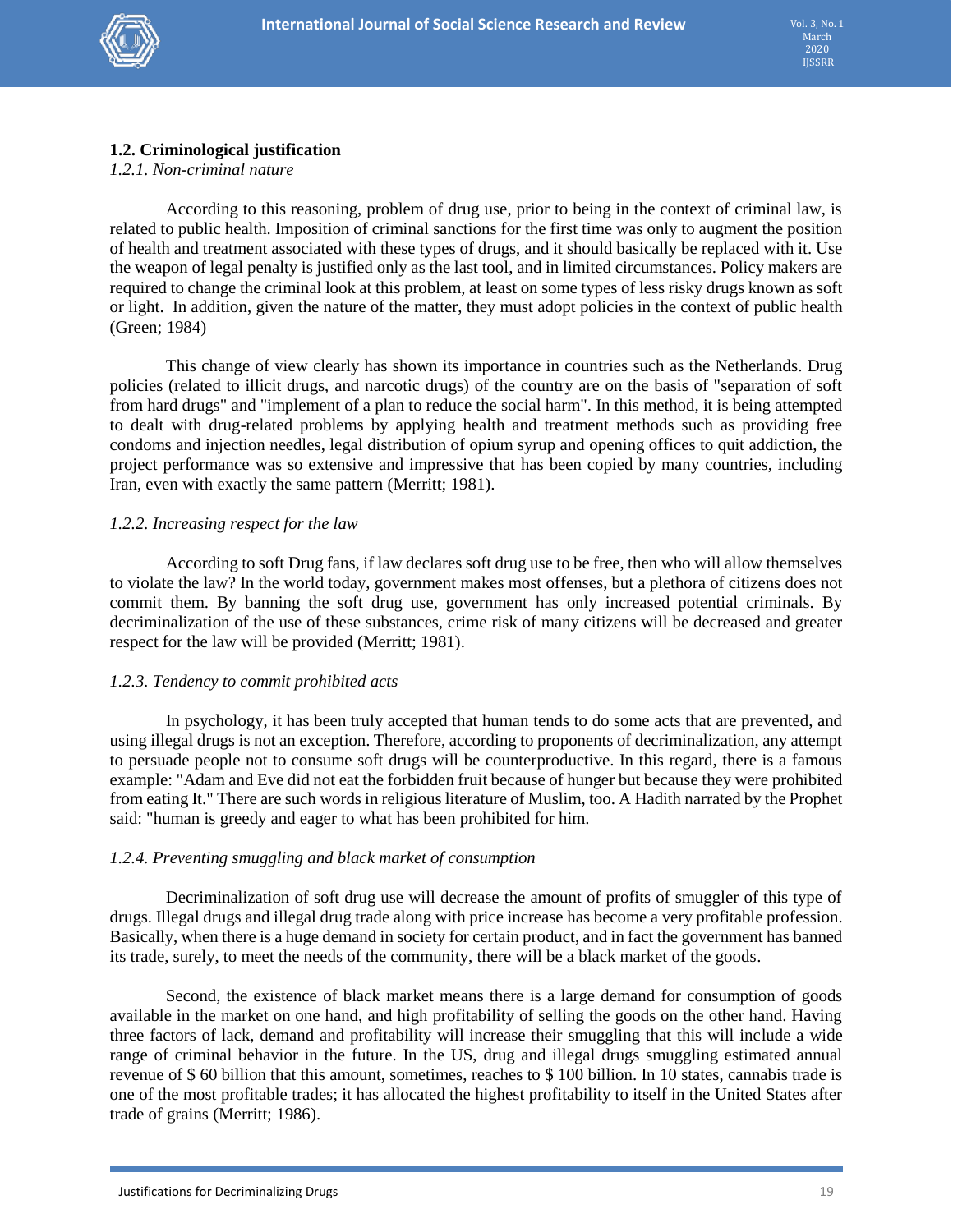

Revenues from smuggling illegal drugs in the city of "Miami" is more of the proceeds from the sectors of tourism, exports, health care and all other legal businesses. Soft drug market in the United States has allocated 1.8 percent of the total global market of drugs to itself, and therefore, it has the first place. M.s 'Just Christie', a member of Bureau of national policy on drugs, associated with the White House says: "Every effort made to control the consumption of illicit drugs has no direct effect on price and even the easy availability of drugs such as cannabis" (Ibid; 1984).

Third, the indirect effect of such a prohibition is the result of its criminalization that the suppliers of these drugs wrap their post goods in expensive foil and sell them to youth in the price same as jewelry. Some of the young people who wish to earn a huge income without doing any constructive activity instigate this turbulent market. Of course, selling shoddy goods causes severe physical harm on consumers and will have serious criminal consequences. Decriminalization of soft drug use can be a bit efficient in this regard (Ibid; 1984).

# **1.3. Justifications of Human Rights**

*1.3.1. Respect for Privacy*

Based on the first justification, drug abuse is a personal problem. The consumer is caught in the trap of addiction and puts his health at risk because of a momentary pleasure. Therefore, the issue of drug use, rather than being a social problem, is a personal problem. It cannot be denied that government intervention to control the production and distribution of drugs, especially hard drugs, is necessary and even desirable, but it should be noted that the imposition of penal sanction for some styles of drugs, particularly partial and for personal use drugs is, in fact, intrusion of legislator privacy of individuals and their privacy violation. In countries supporting freedom and respect for individual rights and privacy of people, this will be more evident. Perhaps, that is why some countries have ignored and decriminalized transportation or consumption of small amounts of some drugs (often soft drugs such as marijuana and cannabis) or even at home cultivation for personal use. Countries such as Austria, Belgium, Denmark, Germany, Italy, Netherlands, Spain, Sweden and Switzerland are included (Goldberg; 1979).

# *1.3.2. Avoid labeling*

Undoubtedly, you know some people who have started their addiction from recreational use of drugs. Although, this group has a normal and common appearance, they are severely addicted to specific kinds of drugs, particularly light drugs. Imagine that this group is not willing to do any tests in order to avoid being labeled as addict, because of which their addiction will be determined. If special kinds of drugs would be decriminalized, it will be possible to not only motivate these people to do tests, but also the criminal labeling can be thrown away from them, and also their fear to refer to medial and cure centers will be removed. In total, decriminalization can be considered as a tool to exclude addicts from margins and include them in society (Crawford; 1979).

# *1.3.3. Respect to Popularity*

In democracies, governments are elected by the citizens to implement the best programs to achieve human happiness. No doubt, since the governments are established by the people's vote, they should reflect the desires and demands of them. In our assumption, if a large number of citizens attempt to use some types of soft drugs, so fighting and criminalizing it will be barren. For example, citizens of more than 10 states, today more than decade ago, are calling for the decriminalization of soft drugs. Fruster institution in Canada stating that the anti-drug policies have failed in general, is calling for legalization of drugs. Many Canadians demanded the release of opium and 90 percent of them believe that the therapeutic use of soft drug should prevail.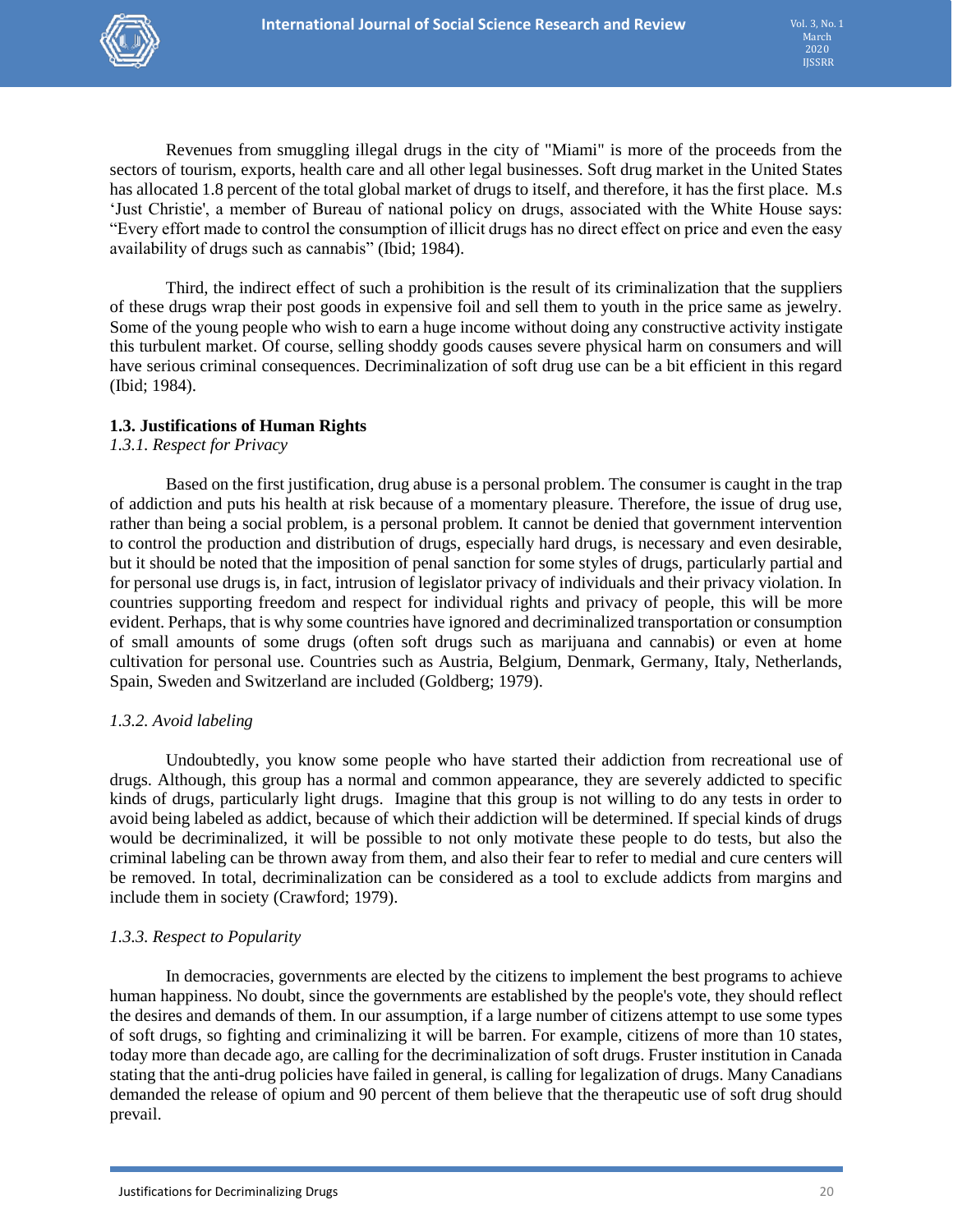

In the United States, particularly in recent years, significant increase of cannabis uses and tendency toward decriminalization of personal consumption has been observed. Many statistical agencies in this regard have made national surveys and have demonstrated growth in the popularity of the item. For example, according to the Gallup poll, about 44 percent of Americans agree with the decriminalization of cannabis use and 54 percent are the opposite of this. Supporters of decriminalization, based on the claim of the Institute, have allocated fixed figure **o** 25% to themselves, since 70s to mid-90s, but that number reached to 31 percent in 2000 and in the first decade of the third century AD, it has been still growing. The latest statistics shows 44% agree with decriminalization of cannabis consumption (Merritt; 1986).

# **2. Medical justification 2.1. Justifications of Denying Pathogenicity**

Many scientific studies and articles emphasize on the validity of the claim that cannabis use does not lead to physical and mental illness in individual consumer.

# *2.1.1. Negation of Physical Diseases*

Some of the most important diseases that are likely to arise as a result of cannabis use in individual are types of cancer, infertility, increased mortality and damage to the brain and memory effects. However, recent studies have shown that there is no association between regular consumption of cannabis and cancer.<sup>26</sup> One of the state studies on the long-term effects of Marijuana on lung concluded that recreational use of cannabis does not make any impairment in lung function. The systematic review based on data from 19 studies from 1966 to 2006 found out that there is no significant relation between smoking cannabis and lung cancer. The research was published in 2012 as a result of 20 years of research on pulmonary function and its relationship with cannabis use. The study noted, "Our findings indicate that recreational use of cannabis (smoking one cigarette per day for 7 years or 1 per week for 49 years) does not make any problem for pulmonary function. However, this study was able to estimate the effects of cannabis use on those whose consumption is not more than the amount stated"(Pletcher; 1961).

The idea of national science academy of America about the relation between cannabis and infertility is that "the capacity of sperms presents in testicles to fertilize female ovule has a reverse relation with cannabis use, but this amount of effect does not make any serious medical problems for reproduction". In addition, the studies conducted in Jamaica have shown that it does not seem marijuana use impairs the birth or delays growth among newborn children (Hayes; 1991). The results of studies that have tried to show that cannabis use during pregnancy has negative influence on development of the child after birth are a bit integrated. Tennes et al investigated the effects of cannabis use during pregnancy on infant growth after birth and 756 women, a third of them admit to cannabis use during pregnancy, were examined , and in the end they concluded that the appeared effects have been eliminated shortly after the infants' birth during their first year of life Recently Day et al found that there is a relation between cannabis use by the mother during pregnancy and the mental and physical activities of the three-year-old children. His evaluated three-oldchildren of 655 women who admitted to cannabis use during pregnancy. Another study in this respect was conducted on the 6-year-old children confirmed findings of the first study. After studying other researches, Fried and Smith concluded that cannabis use by mothers during pregnancy has a little impact (if any effect) on the growth of the fetus and the baby's central nervous system (Day; 1994).

Many studies have been done on the impact of cannabis use on human intelligence and brain cortex. For example, according to a study conducted in 2002 in the Journal of the Canadian Medical Foundation "cannabis does not have negative long-term effects on general intelligence (Fried; 2003).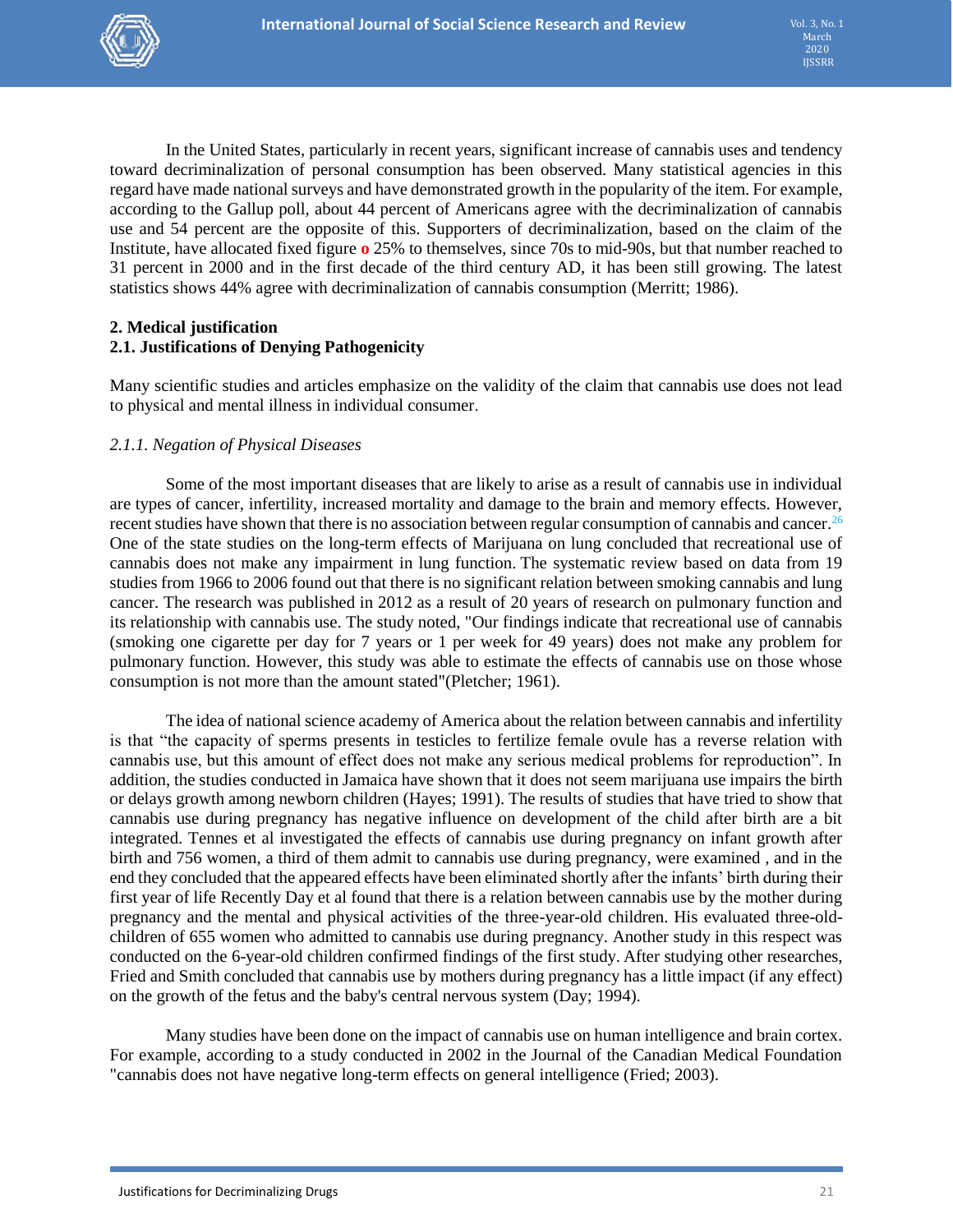

# *2.1.2. Negation of Mental Diseases*

Regarding the relationship between cannabis use and mental illnesses such as schizophrenia, many studies have been conducted. Analysis in 2005 investigated several hypotheses about correlation of these two and found that there is no support for the hypothesis that cannabis can cause psychosis so that if it were not consumed, psychosis would not have occurred. However, to understand the relationship between cannabis and other types of psychotic patients, more studies are needed. Dr. Stanley Zamit from Birstole and Cardiff universities also reported, "Even if cannabis increases the risk of psychosis, most people using the drug do not get sick" (Degenhardt; 2001).

One of the studies has recently shown that Cannabidiol (main component of cannabis) can be effective as atypical antipsychotics abnormal in the treatment of schizophrenia. Other studies also supported the results (Leweke; 2009). They concluded that Cannabidiol in severe paranoid schizophrenia has antipsychotics properties .

The series of studies on long-term use of cannabis in the United States showed that Avolition syndrome is very rare among chronic consumers of the drug. Halika et al evaluated the symptoms of avolition syndrome among 100 consumers of cannabis having experienced using the drug for 6 to 8 years. They found out that only 3 people of the sample were suffering from avolition syndrome. Experimental research on long-term use of cannabis could also prove clearly that this substance does not have incentive effect on the consumer (Edwards; 1976).

Recently, by reviewing the arguments and evidence relating to the relationship between cannabis use and job performance in laboratory studies, stated field studies, Schwenk concluded that the relation between cannabis use and job performance is very low. He believed that prior to being aligned with the assumption of "a relationship between cannabis use and weak job performance", the results are compatible with the assumption of "a relation between personality of cannabis consumers and poor job performance".

# **2.2. Therapeutic Effects of Cannabis Use**

# *2.2.1. Treatment of Cancer*

In one study, conducted in 1988, 56 patients who were being treated by chemotherapy due to cancer were using cannabis treatment, out of which 78 percent of them have reacted positively to the mentioned treatment and symptoms of recovery were observed. In addition, according to medical staff, any negative consequences did not emerge as a result of cannabis use in this group of patients (Vinciguerra; 1988).

In a study in 1975 was conducted on a group of cancer patients who had chemotherapy. Some of patients stopped the treatment voluntarily, and started using cannabis by preparing it from black market. Interestingly, the Therapeutic effects of cannabis use in these patients were much higher than the other patients (Sallan; 1975).

Doctor Nelson, in an article entitled "The role of cannabis in appetite stimulation in cancer patients without appetite", with several experiments on patients with incurable cancer that the mentioned illness has advanced greatly in them destroying their appetite concluded that: «THC in cannabis has an effective role in this group of patients to stimulate food intake and consuming a small amount of the drug causes natural appetite of these people to be normal again"(Nelson; 1994).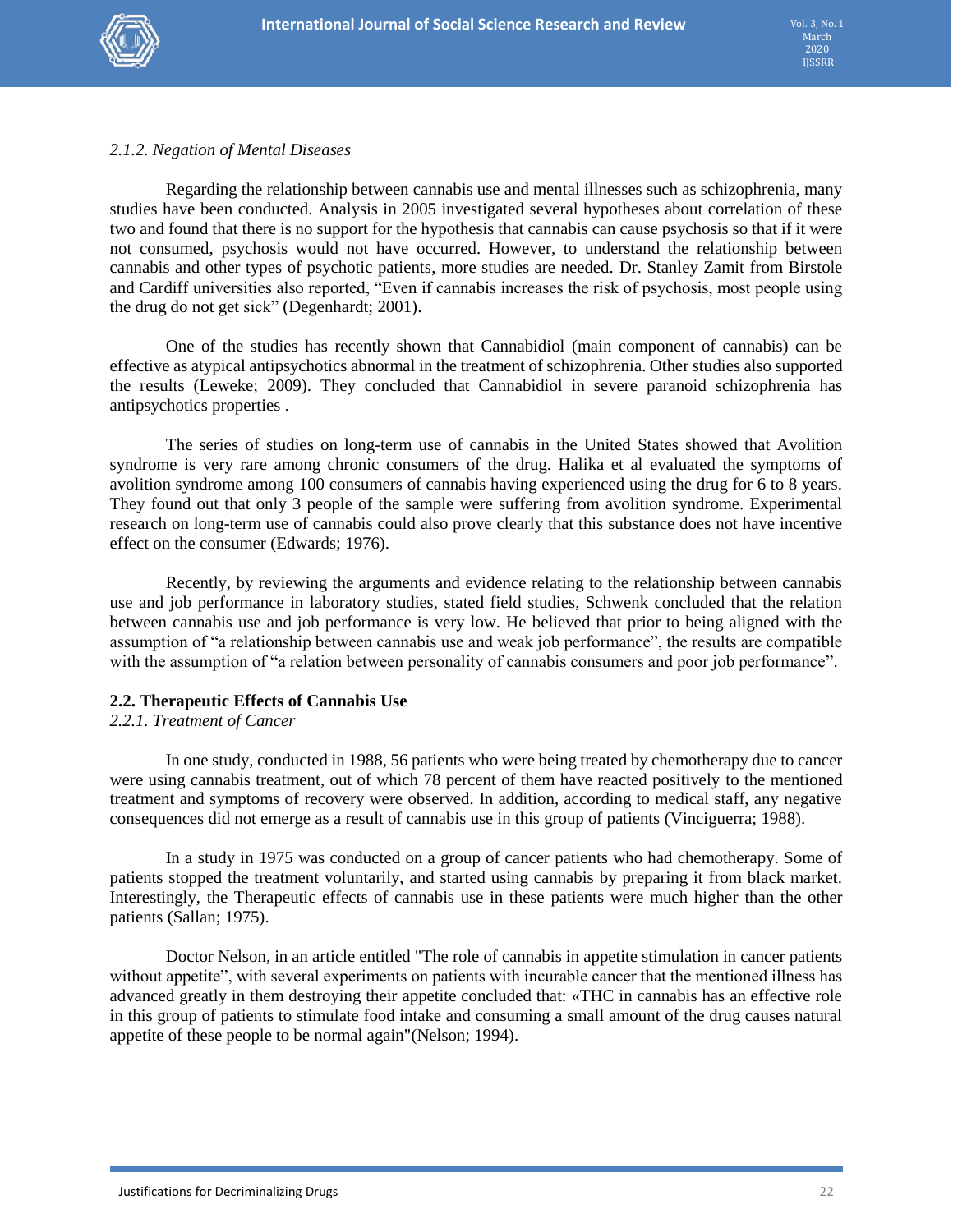# *2.2.2. Treatment of HIV and Hepatitis*

One of the researchers in Hawaii in 1996 conducted a study on a group of people with AIDS. According to his research, 98 percent of AIDS patients were aware of the therapeutic effects of cannabis, and 37 percent of them use cannabis as a pain medication and preferred it more than other drugs available market (Grinspoon; 1995).

Dr. Abran et al, in his scientific research, concluded that there is not concern for damaging effects of cannabis use on the subjects. And according to the researchers, "our findings of investigating the effects of short-term cannabis use on patients with immunodeficiency disease showed a positive effect of taking the drug, of course, in this experiment, both groups taking THC and cannabis have gained weight gain as a result of the prescribed drugs. "(43) The findings of this study were confirmed by De Jong et al in 2005. According to the findings of the researchers, cannabis use can not only reduce or stop the growth of the disease in AIDS patients, but also can decrease painful side effects in patients taking this drug, and if it is inhaled (smoked), it will increase appetite and reduce nausea in the person (Abrams; 2007).

In 2007, Dr. Haney et al conducted other reviews in this regard. Findings of the study confirmed the accuracy of the results of previous studies. According to the mentioned study, cannabis use can increase appetite and weight of patients suffering from AIDS. In addition, using the drug can improve sleeping condition of the patients.

According to one of the studies regarding the role of cannabis use in treatment of Hepatitis C, 71 patients with the disease were selected. These patients were divided into two groups, the first group took the conventional treatments and the second group left the common treatment and started using cannabis. The results of this experiment were surprising. For those patients who were attempting cannabis consumption, improvement symptoms were three times higher than in the other groups. Based on this study, researchers concluded that increasing duration of treatment with cannabis would lead to recovery and health of the patients. Doctor Fisher et al, in the same year, conducted a similar study. The results of the study entitled "Treatment of hepatitis c and cannabis use among patients using illicit drugs" were released, in which the positive effects of cannabis use in the treatment of these patients has been possible (Fischer; 2006).

# *2.2.3. Treatment of Glaucoma*

Regarding the effect of glaucoma, some researches have been conducted indicating that cannabis use decreases eyestrain and its consumers are less likely to get this disease. Based on these studies, cannabis use may protect eyesight of patients suffering from Glaucoma (Hepler; 1971).

# *2.2.4. Suffering and Pain Relief*

Studies show that cannabis use, in particular, plays an effective role in relieving nerve pain resulted from AIDS, spasms and cramps and other pains and physical sufferings. It also decreases adverse effects of drugs for the treatment of incurable diseases. (49). Dr. Ellis et al organized a research titled "Smoking cannabis to treat pain in patients with AIDS" focusing on AIDS patients. According to him, "In conducted tests, cannabis use in patients with AIDS could reduce pain and discomfort. The cannabis not only relieves pain but also reduces the psychological effects of pain in the patient. Totally, as the result of cannabis use, both pains of the patient and his mental condition will be relived" (Ellis; 2009).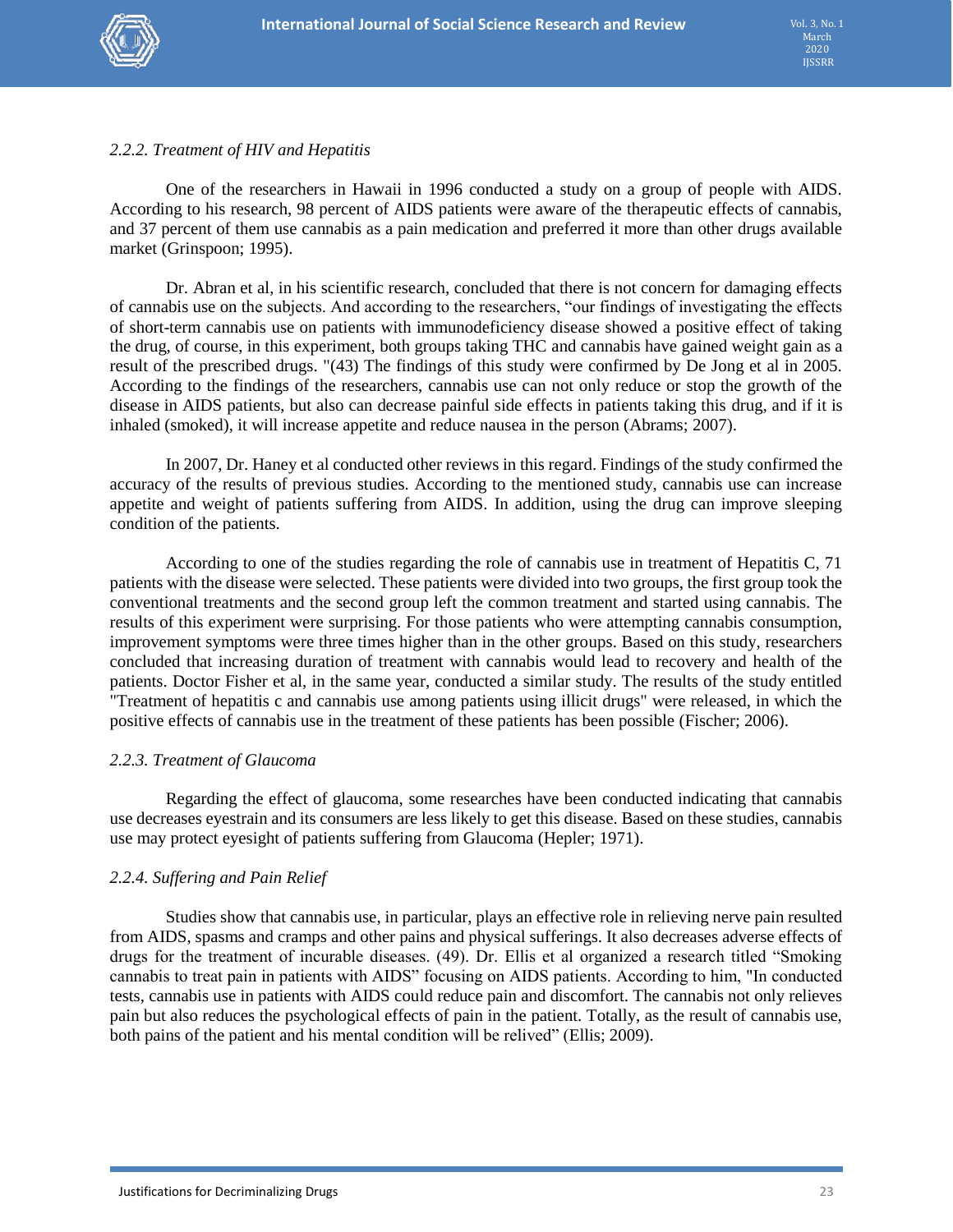

# *2.2.5. Muscle Cramps*

Several studies indicate the effect of cannabis on the muscle cramps, and their treatment. For example, according to Zajicek studies, regular use of cannabis is effective in the treatment of pain caused by multiple sclerosis and muscle cramps for 61 to 95 percent.

#### *2.2.6. MS.*

Many formal studies are conducted on the effects of cannabis on improving MS, prevention of stroke and heart attack, muscle cramps and multiple hardening indicating the role of cannabis use on recovery of patients suffering from the diseases. Findings of Dr. Wade et al show that long-term use of cannabis in 82 weeks can decrease pain and side effects associated with MS, without making any other side effects for the patient.

# *2.2.7. Nausea Reduction*

According to research carried out in the treatment of patients suffering from nausea, it was observed that 72% of cannabis users witnessed a mitigation of their disease. Researches of Layeegue et al in 2006, ended with publishing an article entitled "Prevention of nausea after Breast surgery in women" indicating that the consumption of cannabis or THC capsules can significantly reduce the number and the severity of the mentioned condition after chest surgery"(Zajicek; 2003).

#### *2.2.8. Weight Loss*

Some studies indicate weight loss, loss of appetite in obese patients as a result of cannabis use. According to a survey by Foltin et al entitled "The effect of inhaled cannabis on increase of appetite and weight gain of Man" published in 1988, it was stated that a number of normal volunteers without the disease attempted to use cannabis in order to investigate the effects of cannabis use on the increase of appetite and weight. According to the obtained results, fumigation of cigarettes containing cannabis with a very low dose of (2.3 per cent of THC) in regular time intervals could increase daily appetite up to 40%( Foltin; 1988).

#### *2.2.9. Reduction of Alzheimer*.

Research has shown that compounds in cannabis, especially THC, can reduce the severity and progression of Alzheimer in patients. Dr. Walther et al in their studies have proven it correctly. Some of the researchers such as Esposito have had a seal of approval on previous findings in their study (Esposito; 2006).

#### *Conclusions*

The issue of decriminalization of the use of certain types of drugs known as light or soft drugs has a theoretical and practical background to a length of more than 50 years in countries such as the Netherlands and the United States. Some, by making a distinction between types of drugs with addictive degree and potential therapeutic use, believe that soft drug cannot be compared with some drugs such as heroin and crack, because they not only have a lower degree of addictive rate rather than heroin and crack, but also using it has some therapeutic benefits. Legally, decriminalization of soft drugs is proven by reasons and justification of human rights and criminology and penology, so that by considering the total medical and legal reasons and justifications, a tendency can be shown toward the issue of decriminalization in the mentioned manner.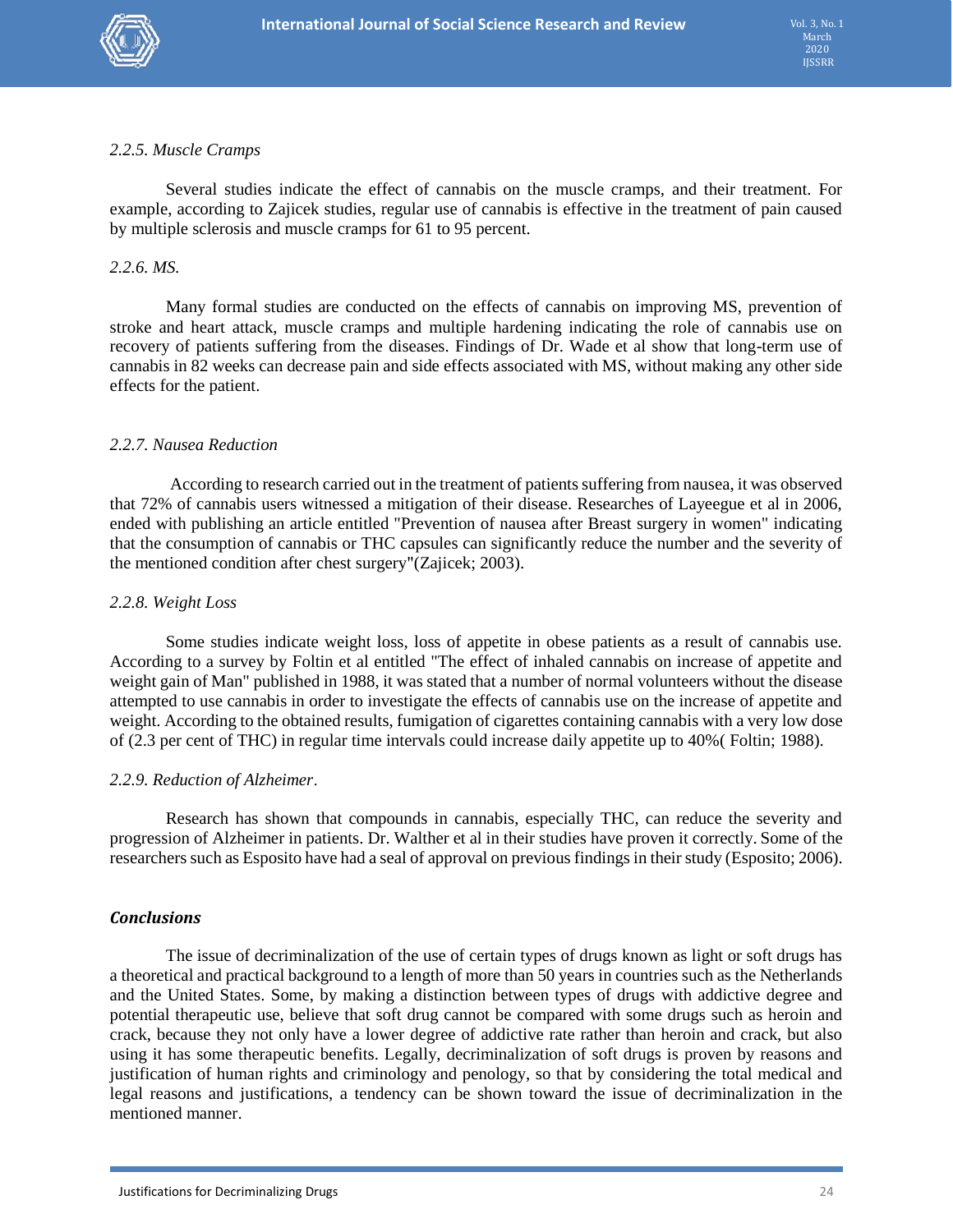

# *References*

- Abrams DI, Vizoso HP, Shade SB, Jay C, Kelly ME, Benowitz NL. Vaporization as a Smokeless Cannabis Delivery System: A Pilot Study. Clinical Pharmacology and Therapeutics. 2007.p. 82.
- Coffey, C., Lynskey, M., Wolfe, R. & Patton, G. C. Initiation and progression of cannabis use in a population-based Australian adolescent study, Addiction; 2000.p. 95 .
- Crawford, W., and Merritt, J. Effects of Tetrahydrocannabinol On Arterial and Intraocular Hypertension.Int'l J. Clin. Pharmacol. And Biopharm; 1979.p. 17.
- Day, N. L., Richardson, G. A., Goldschmidt, L., Robles, N., Taylor, P. M., Stoffer, D. S., Cornelius, M. D. & Geva, D. Effect of prenatal marijuana exposure on the cognitive development of offspring at age three, Neurotoxicology & Teratology; 1994.p. 16.
- Degenhardt L, Hall W, Lynskey M. Comorbidity between cannabis use and psychosis: Modelling some possible relationships. Technical Report No. 121. Sydney: National Drug and Alcohol Research Centre;2001. p.128.
- Donald Tashkin, M.D. Study Finds No Link between Marijuana Use and Lung Cancer., Science Daily; 2006.p.12.
- Edwards, G. Cannabis and the psychiatric position, in: Graham, J. (Ed.) Cannabis and Health, London: Academic Press; 1976. P.45.
- Ellis, R.J. Smoked Medicinal Cannabis for Neuropathic Pain in HIV: A Randomized, Crossover Clinical Trial, Neuropsychopharmacology; 2009.p. 34.
- Engelsman, E.L. Drug Policy in the Netherlands. Paper prepared for the American Embassy in the Netherlands, the Ministry of Welfare, Health and Cultural Affairs; Alcohol, Drugs and Tobacco Branch; 1988. P. 37.
- Erez-Reyes, M., Wagner, D., Wall, M. and Davis, K. Intravenous Administration of Cannabinoids and Intraocular Pressure; 1976. P.87.
- Esposito, G. The Marijuana Component Cannabidiol Inhibits Beta-Amyloid-Induced Tau Protein Hyperphosphorylation Through Wnt/beta-catenin Pathway Rescue in PC12 Cells," Journal of Molecular Medicine; 2006.p. 84.
- Fergusson, D. M. & Horwood, L. J. Does cannabis use encourage other forms of illicit drug use? Addiction; 2000.p. 95.
- Fischer, B. Treatment for Hepatitis C Virus and Cannabis use in Illicit Drug User Patients: Implications and Questions," European Journal of Gastroenterology and Hepatology; 2006.p. 18.
- Foltin, R.W. Effects of Smoked Marijuana On Food Intake and Body Weight of Humans Living in A Residential Laboratory, Appetite; 1988. P. 11.
- Fried PA, Watkinson B, Gray R. Differential effects on cognitive functioning in 13- to 16-year-olds prenatally exposed to cigarettes and marihuana. Neurotoxicology and Teratology; 2003.p 25.
- Goldberg, I., Kass, M. and Becker, B. Marijuana as a Treatment for Glaucoma. Sightsaving Review, winter issue; 1979. P.54 .
- Green, L. Marijuana Effects On Intraocular Pressure, Applied, Pharmacology in the Medical Treatment of Glaucomas; 1984. P.41.
- Grinspoon, L, J, and Doblin, R. Marijuana, the AIDS Wasting Syndrome, and the U.S. Government. New England Journal of Medicine; 1995.p. 333.
- Hayes JS, Lampart R, Dreher MC, Morgan L. Five-Year Follow-Up of Rural Jamaican Children Whose Mothers Used Marijuana During Pregnancy. The West Indian Medical Journal; 1991.p. 40 .
- Hepler, R. and Frank, I. Marijuana Smoking and Intraocular Pressure. JAMA; 1971.p. 411.
- Hepler, R. and Petrus, R. Experiences with Administration of Marijuana to Glaucoma. In The Therapeutic Potential of Marijuana; 1976. P.45.
- Hepler, R., Frank, I. and Ungerleider, J. Pupillary Constriction after Marijuana Smoking. Am. J. Ophthalmol; 1972. P.74.